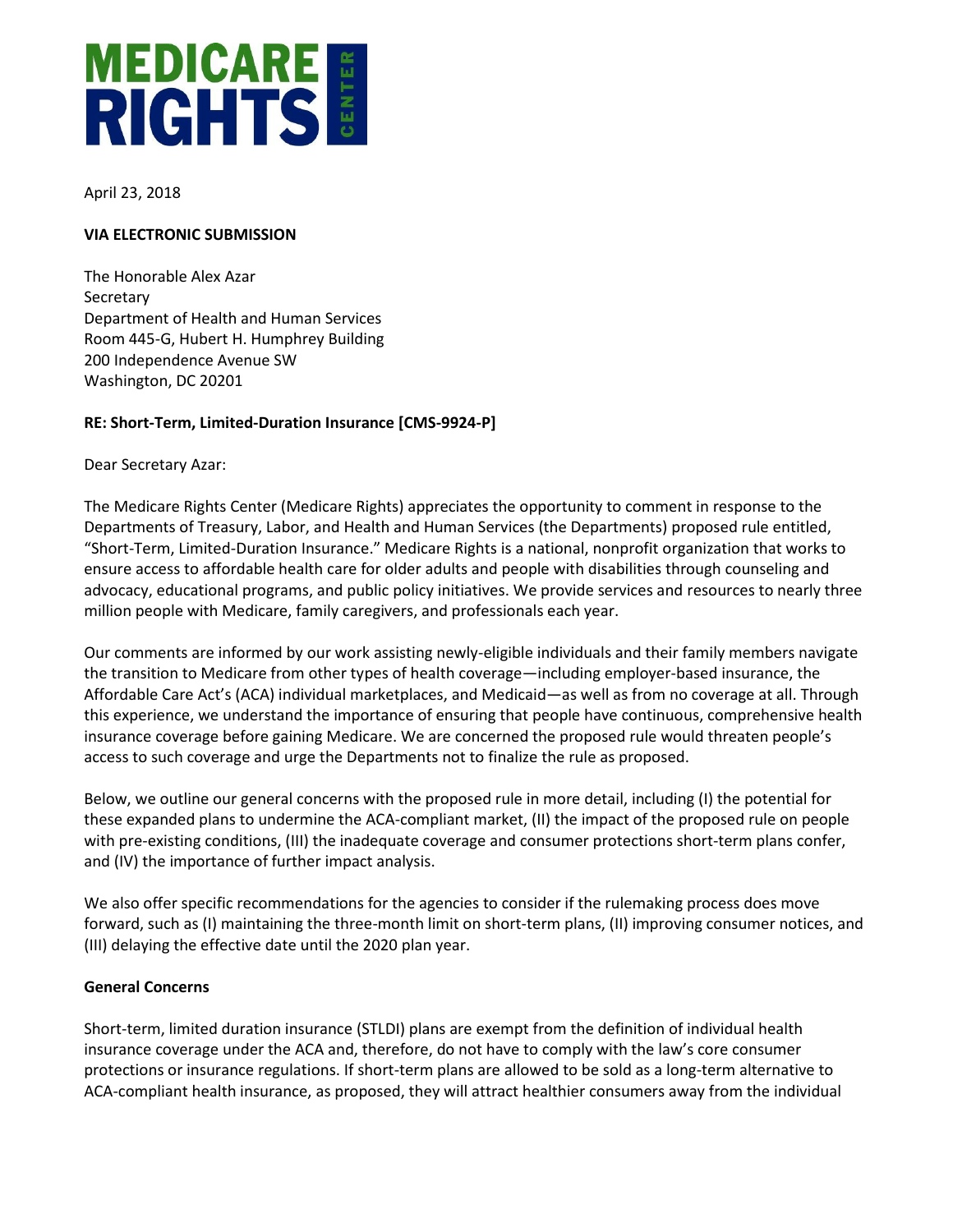insurance risk pools and endanger access to comprehensive, affordable coverage for millions of Americans, including those nearing Medicare eligibility.

For many of these people—in particular older adults and people with pre-existing conditions—switching to a short-term plan is not a viable option; they would remain in the ACA-compliant market and bear the full brunt of the proposed rule's adverse selection. Consumers who could qualify for and afford short-term coverage would also be at risk, as these plans are unlikely to protect those who buy them.

# **I. Expanding Short-Term Plans Would Undermine the Individual Market**

Expanding access to short-term policies would likely cause premiums in the ACA's individual insurance marketplace to increase dramatically, as younger and healthier individuals would choose to enroll in cheaper, skimpier, short-term plans—leaving an older, sicker risk pool behind. In response, insurers would increase premiums and decrease plan choices for the remaining individual market participants.

The Departments acknowledge this pattern, anticipating that "most of the individuals who switch from individual market plans to short-term, limited duration insurance would be relatively young or healthy" and that the resulting impact on the individual market would be "an increase in premiums for the individuals remaining in those risk pools."<sup>1</sup>

The near and longer-term impacts of the proposed STLDI expansion and subsequent enrollment shifts would be significant. One analysis estimates that the proposed regulatory changes, in combination with the repeal of the requirement to have minimum essential health insurance coverage, would increase individual market premiums by an average of 18.3 percent in 2019.<sup>2</sup> For a 60 year-old buying silver plan coverage, this could mean a \$4,000 monthly premium hike. 3

Premium increases would disproportionately impact middle-income older adults and people with pre-existing conditions, who are unlikely to have access to medically underwritten STLDI policies and who are also not financially protected by the ACA's premium subsidies. If the proposed rule were finalized, these people would face higher costs, additional barriers to care, and fewer coverage options than they do now. This could lead some older adults to drop coverage entirely as they await Medicare eligibility, leading to worse health outcomes and higher resulting Medicare program costs.<sup>4</sup>

Exacerbating these impacts is the likelihood for expanded short-term plans to redirect enrollees back into ACAcompliant plans when they need access to care. The Departments acknowledge that the ACA-compliant market would ultimately bear these risks and expenses, noting that consumers who purchase STLDI policies and then develop health needs would "enroll in [ACA]-compliant plans what would provide coverage for such conditions."<sup>5</sup>

 $\overline{a}$ 

 $^{1}$  FR 7443.

<sup>&</sup>lt;sup>2</sup> Linda J. Blumberg, Matthew Buettgens, & Robin Wang, "Updated: The Potential Impact of Short-Term Limited-Duration Policies on Insurance Coverage, Premiums, and Federal Spending," Urban Institute (March 14, 2018), [https://www.urban.org/research/publication/updated-potential-impact-short-term-limited-duration-policies-insurance-coverage-](https://www.urban.org/research/publication/updated-potential-impact-short-term-limited-duration-policies-insurance-coverage-premiums-and-federal-spending)

[premiums-and-federal-spending.](https://www.urban.org/research/publication/updated-potential-impact-short-term-limited-duration-policies-insurance-coverage-premiums-and-federal-spending)

 $^3$  Jane Sung & Lina Walker, "Warning: Short-Term Health Plans = Higher Premiums for Older Adults," AARP (March 21, 2018), [https://blog.aarp.org/2018/03/21/warning-short-term-health-plans-higher-premiums-for-older-adults/.](https://blog.aarp.org/2018/03/21/warning-short-term-health-plans-higher-premiums-for-older-adults/)

<sup>4</sup> David Baker, et al., "Changes in Health for the Uninsured After Reaching Age-eligibility for Medicare," J Gen Intern Med. 21(11): 1144– 1149 (November 2006), [https://www.ncbi.nlm.nih.gov/pmc/articles/PMC1831646/.](https://www.ncbi.nlm.nih.gov/pmc/articles/PMC1831646/)

 $<sup>5</sup>$  FR 7443.</sup>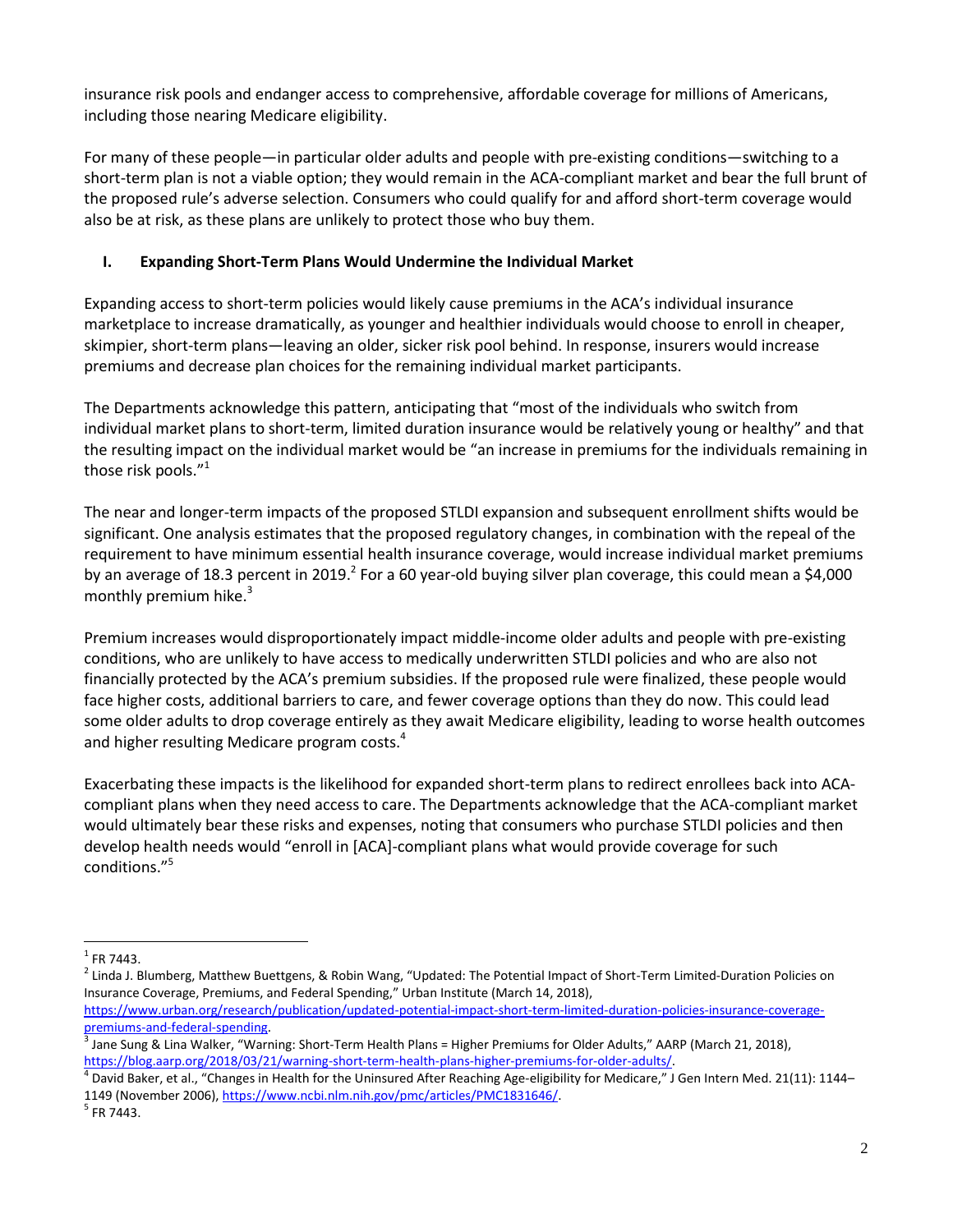This cycle would further undermine the ACA risk pool and lead to even higher costs for marketplace enrollees. That insurers and brokers also typically advise short-term plan customers that if they do get injured or sick, they can return to the ACA's guaranteed-issue marketplace at open-enrollment time and buy a plan that covers their condition threatens to create even greater risk segmentation between the two markets, to the detriment of the older adults and people with pre-existing conditions who rely on ACA-compliant plans for comprehensive coverage.<sup>6</sup>

These and other harmful effects of STLDI plans would grow over time, as insurers fully implement and market these products. This may lead to more insurer exits from the ACA-compliant markets in future years, further challenging affordability and reducing choice for individual market enrollees.<sup>7</sup>

# **II. Short-Term Plans are Not a Viable Option for Older Adults and People with Pre-existing Conditions**

In the preamble, the Departments state the proposed rule is being promulgated to "increase insurance options for individuals unable or unwilling to purchase [ACA]-compliant plans."<sup>8</sup> This seems to indicate a belief that expanding short-term plans would create a meaningful new health insurance option for those who need coverage. However, because these plans do not have to comply with the ACA's consumer protections and coverage requirements, they are not a realistic option for people with pre-existing conditions, who would likely either have services for those conditions excluded from coverage or be denied coverage altogether.

The ACA's consumer protections are especially important as people approach Medicare eligibility, as an estimated 40 percent of adults ages 50-64 have a pre-existing condition for which a STLDI plan could deny coverage.<sup>9</sup> Even if an older adult could qualify for a short-term plan, he or she might not be able to afford it. In addition to being able to vary premiums based on medical history, short-term plans are not required to comply with the ACA's age rating protections and could therefore charge older adults considerably more than they charge younger people. Studies indicate that weakening this protection, such as by increasing the ACA-required age band from 3:1 to 5:1, would have devastating effects for older adults, raising their costs so significantly than an estimated 400,000 would drop coverage completely.<sup>10</sup>

Older adults and others with pre-existing conditions are at extreme risk of being denied coverage or charged more based on age and medical history in the non-ACA, short-term plan market, where medical underwriting and other discriminatory practices are permissible. Therefore, for people nearing Medicare eligibility—including the six million older adults who currently purchase insurance in the individual market—short-term plans are not a viable coverage option. $^{11}$ 

 $\overline{\phantom{a}}$ 

 $^6$  Harris Meyer, "Risky business: Short-term health plans could alter insurance landscape: It's buyer beware for short-term health plans, as insurers await new HHS rule to expand them," Modern Healthcare (January 13, 2018),

[http://www.modernhealthcare.com/article/20180113/NEWS/180119957.](http://www.modernhealthcare.com/article/20180113/NEWS/180119957)

 $7$  Wakely Consulting Group, "Effects of Short-Term Limited Duration Plans on the ACA-Compliant Individual Market," Association for Community Affiliated Plans (last visited April 23, 2018), [http://www.communityplans.net/wp](http://www.communityplans.net/wp-content/uploads/2018/04/Wakely-Short-Term-Limited-Duration-Plans-Report.pdf)[content/uploads/2018/04/Wakely-Short-Term-Limited-Duration-Plans-Report.pdf.](http://www.communityplans.net/wp-content/uploads/2018/04/Wakely-Short-Term-Limited-Duration-Plans-Report.pdf) 

 $8$  FR 7441.

<sup>&</sup>lt;sup>9</sup> Claire Noel-Miller & Jane Sung, "In Health Reform, Stakes are High for Older Americans with Preexisting Health Conditions," AARP (March 2017)[, https://www.aarp.org/ppi/info-2017/affordable-care-act-protects-millions-of-older-adults-with-pre-existing](https://www.aarp.org/ppi/info-2017/affordable-care-act-protects-millions-of-older-adults-with-pre-existing-conditions.html)[conditions.html.](https://www.aarp.org/ppi/info-2017/affordable-care-act-protects-millions-of-older-adults-with-pre-existing-conditions.html) 

<sup>&</sup>lt;sup>10</sup> Jane Sung, "Protecting Affordable Health Insurance for Older Adults: The Affordable Care Act's Limit on Age Rating," AARP (January 2017)[, https://www.aarp.org/ppi/info-2016/protecting-affordable-health-insurance-for-older-adults.html.](https://www.aarp.org/ppi/info-2016/protecting-affordable-health-insurance-for-older-adults.html)

<sup>&</sup>lt;sup>11</sup> Claire Noel-Miller & Jane Sung, "In Health Reform, Stakes are High for Older Americans with Preexisting Health Conditions," AARP (March 2017)[, https://www.aarp.org/ppi/info-2017/affordable-care-act-protects-millions-of-older-adults-with-pre-existing](https://www.aarp.org/ppi/info-2017/affordable-care-act-protects-millions-of-older-adults-with-pre-existing-conditions.html)[conditions.html.](https://www.aarp.org/ppi/info-2017/affordable-care-act-protects-millions-of-older-adults-with-pre-existing-conditions.html)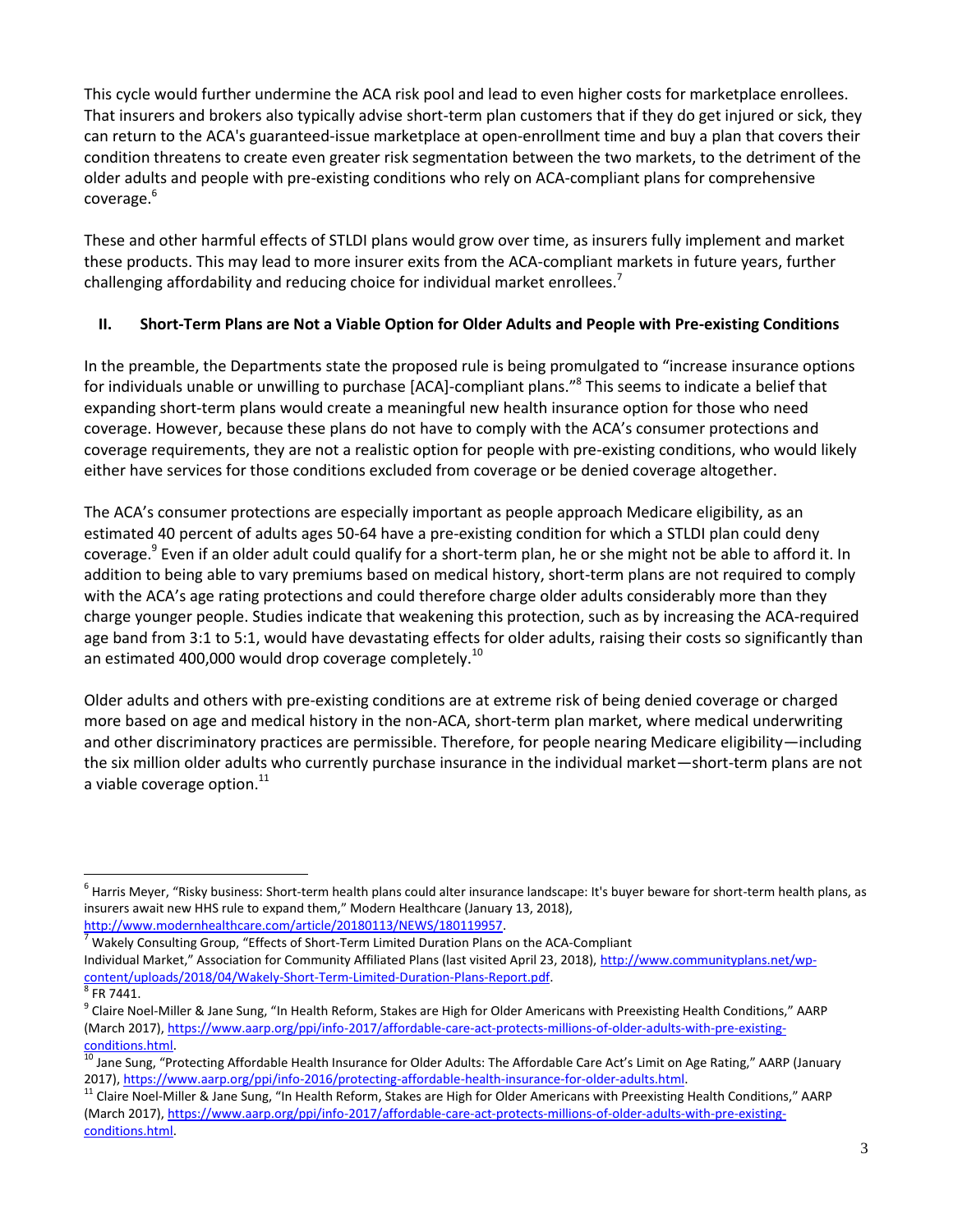## **III. Short-Term Plans Offer Inadequate Coverage and Consumer Protections**

We are also concerned about the impacts of the proposed rule on consumers who would qualify for and purchase STLDI. While being free from the ACA's coverage requirements and protection standards allows shortterm plans to offer less robust—and less expensive—policies then their ACA-compliant counterparts, these plans are unlikely to protect those who buy them. $^{12}$ 

Short-term plans typically exclude coverage for ACA-required benefits, and can also deny coverage or rescind policies if enrollees file claims for what the insurer deems to be a pre-existing condition, leaving many unknowingly underinsured.<sup>13</sup> Additionally, people enrolled in these plans can be on the hook for substantial outof-pocket costs if they develop high health needs while on the plan. Unlike ACA-compliant plans, which limit annual out-of-pocket costs, short-term plans are under no obligation to do so.<sup>14</sup> At the same time, short-term plans can cap the amount of coverage enrollees receive in a year and over their lifetime—limits an individual or family could quickly reach if they have expensive health care needs or require treatment for a catastrophic medical emergency.

Accordingly, reliance on short-term plan coverage can and often does leave consumers facing major, unpredictable financial and health risks—only one diagnosis, chronic condition, or hospital visit away from extreme adversity. Examples abound of people who have been dropped from short-term policies or denied coverage after the fact, and who are left mired in debt with overwhelming medical bills.<sup>15</sup>

The Departments acknowledge the limitations of short-term policies, conceding the expanded plans "would be unlikely to include all the elements of [ACA]-compliant plans" and that consumers who switch to STLDI policies from ACA-compliant coverage "would experience loss of access to some services and providers and an increase in out-of-pocket expenditures related to such excluded services."<sup>16</sup>

The Departments request comment on "the value of such excluded services" to those who switch coverage, claiming these are benefits "that in many cases consumers do not believe are worth their cost." The agencies speculate that short-term plans' less comprehensive coverage may "be one reason why many consumers…may switch to short-term, limited duration policies" rather than remain in the individual market.<sup>17</sup>

However, the agencies also point to a critical problem with STLDI, which is that consumers who purchase these plans and then develop health problems may find their coverage lacking. This could lead to "financial hardship" as these enrollees would have to pay out-of-pocket for needed—but uncovered— services until the next ACA open enrollment period, when they could purchase an ACA-compliant plan that meets their needs.<sup>18</sup>

 $\overline{\phantom{a}}$ 

<sup>&</sup>lt;sup>12</sup> In 2017, for example, the national average monthly premium for short-term plans sold through one online broker was \$109 for individuals and \$264 for families, compared with \$378 for individuals and \$997 for families for an ACA-compliant plan. See, Harris Meyer, "Risky business: Short-term health plans could alter insurance landscape: It's buyer beware for short-term health plans, as insurers await new HHS rule to expand them," Modern Healthcare (January 13, 2018),

[http://www.modernhealthcare.com/article/20180113/NEWS/180119957.](http://www.modernhealthcare.com/article/20180113/NEWS/180119957)

<sup>&</sup>lt;sup>13</sup> IHC Group, "Secure Lite: Short-term medical insurance for individuals and families" (last visited April 23, 2018), [https://www.ehealthinsurance.com/ehealthinsurance/benefits/ST/SSL/SecureLite\\_MultiState\\_EL\\_9-1-2012.pdf.](https://www.ehealthinsurance.com/ehealthinsurance/benefits/ST/SSL/SecureLite_MultiState_EL_9-1-2012.pdf)

<sup>&</sup>lt;sup>14</sup> Karen Polliz, "Understanding Short-Term Limited Duration Health Insurance," Kaiser Family Foundation (February 9, 2018), [https://www.kff.org/health-reform/issue-brief/understanding-short-term-limited-duration-health-insurance/.](https://www.kff.org/health-reform/issue-brief/understanding-short-term-limited-duration-health-insurance/)

<sup>15</sup> Reed Abelson, "Without Obamacare Mandate, 'You Open the Floodgates' for Skimpy Health Plans," NY Times (November 30, 2017), [https://www.nytimes.com/2017/11/30/health/health-insurance-obamacare-mandate.html.](https://www.nytimes.com/2017/11/30/health/health-insurance-obamacare-mandate.html) 

 $16$  FR 7443.

<sup>17</sup> *Id.*

<sup>18</sup> *Id.*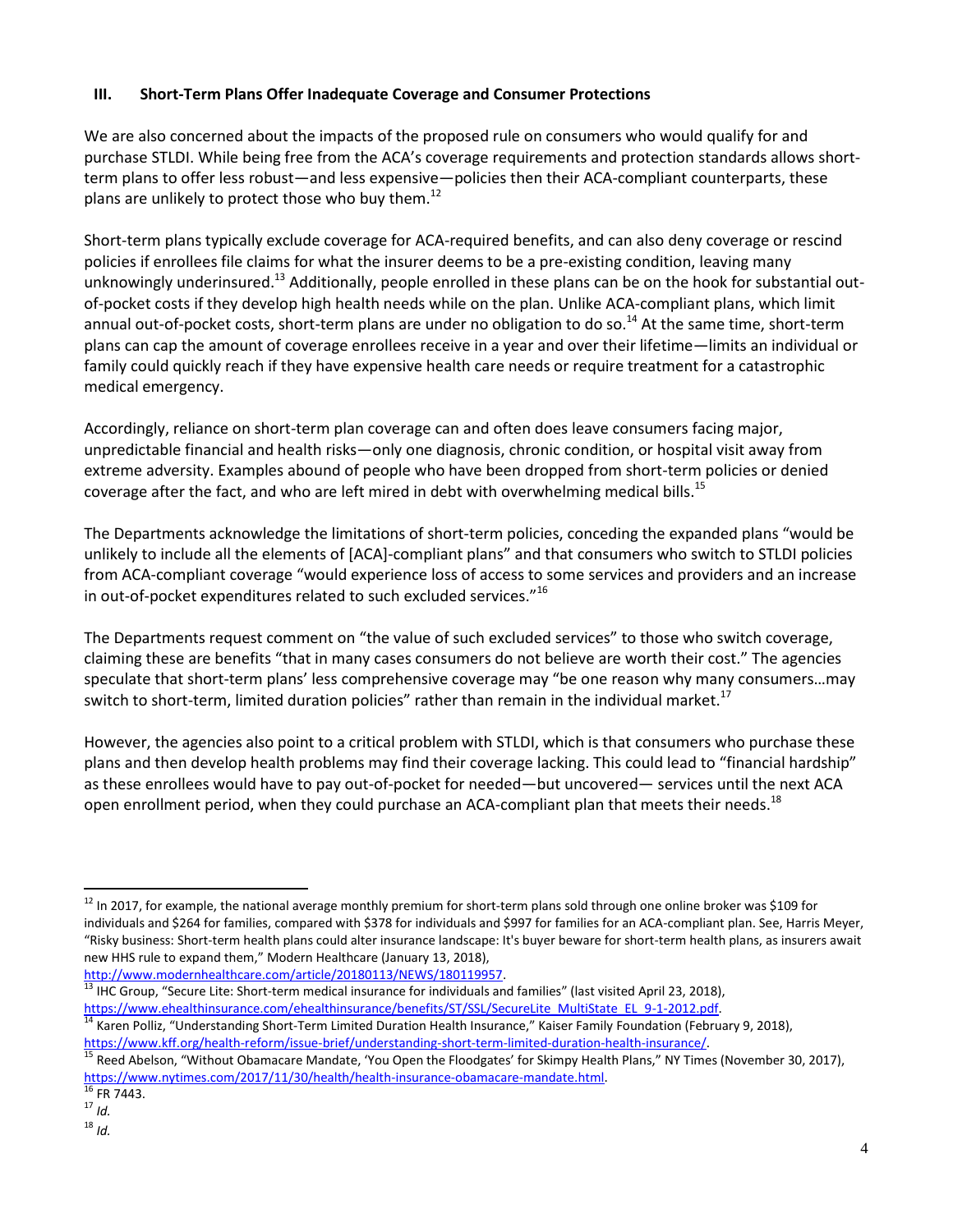While consumers may object to paying for services they don't immediately need, as the Departments suggest, such risk is a cornerstone of any effective insurance system. That the Departments concede such consumer objections are not absolute, and that STLDI enrollees who find their plans inadequate would turn to the ACAcompliant market, is significant. In so doing, the agencies emphasize the dangers short-term plans pose to consumers, the value of the services these plans are likely to exclude, and the important role the ACA's insurance requirements and consumer protections have in ensuring all consumers have access to quality coverage. It is troubling and counterproductive, then, that the proposed rule would undermine the very ACAcompliant market that the Departments acknowledge is a key pathway to much-needed and often otherwise unavailable coverage.

# **IV. Further Analysis is Needed to Understand the Proposed Rule's Impact**

We agree with the Departments' assertion that if finalized, the rule "would encourage more consumers to purchase short-term, limited-duration insurance for longer durations, including individuals who were previously uninsured and some who are currently enrolled in individual market plans, especially in 2019 and beyond" when the repeal of the individual mandate takes effect.<sup>19</sup> However, we disagree with the Departments' baseline and projected impact estimates.

In the preamble, the Departments state that the short-term market "represents a small fraction of the health insurance market," relying on data from the National Association of Insurance Commissioners (NAIC) which indicates that in 2016, 160,600 individuals were covered by such plans. However, according to the American Academy of Actuaries, the NAIC report underestimates the size of the current short-term health insurance market. This, in turn, likely understates the potential for enrollment in short-term plans if the allowed coverage duration were lengthened as proposed.<sup>20</sup> Recent, more comprehensive reports signal enrollment in short-term plans may be closer to one million today. $21$ 

Similarly, we are concerned by the Departments' lack of certainty regarding the rule's potential to shift enrollment from the individual market to short-term plans, and the ramifications of such change. In particular, the Departments request comment on how many of the estimated three million people who are projected to drop ACA coverage in 2019 as a result of the individual mandate repeal would purchase short-term plans instead of forgoing coverage entirely.<sup>22</sup> In addition to this unknown quantity, the Departments project that "approximately 100,000 to 200,000 additional individuals would shift from the individual market to short-term, limited duration insurance in 2019," leading to an enrollment shift that the agencies seem to suggest could fall anywhere between 100,000 and 3.2 million people.<sup>23</sup> It is very concerning that the Departments would advance this proposed rule without a firm understanding of its reach.

Multiple analyses conclude the proposed rule would have a much greater impact on enrollment distribution than the agencies assert. The Urban Institute estimates 4.3 million people would enroll in short-term plans in 2019, and that the proposed rule, in combination with the elimination of the individual mandate, would reduce enrollment in ACA-compliant plans next year by 18.3 percent.<sup>24</sup> Similarly, in a study commissioned by the

 $\overline{\phantom{a}}$  $^{19}$  FR 7442.

<sup>&</sup>lt;sup>20</sup> American Academy of Actuaries, "Letter" (April 6, 2018),

http://www.actuary.org/files/publications/STLD\_Comment%20Letter\_040618.pdf.

<sup>21</sup> Reed Abelson, "Without Obamacare Mandate, 'You Open the Floodgates' for Skimpy Health Plans," NY Times (November 30, 2017), [https://www.nytimes.com/2017/11/30/health/health-insurance-obamacare-mandate.html.](https://www.nytimes.com/2017/11/30/health/health-insurance-obamacare-mandate.html)

 $22$  FR 7443, FN 36 (citing CBO report).

<sup>23</sup> FR 7443.

<sup>&</sup>lt;sup>24</sup> Linda J. Blumberg, Matthew Buettgens, & Robin Wang, "Updated: The Potential Impact of Short-Term Limited-Duration Policies on Insurance Coverage, Premiums, and Federal Spending," Urban Institute (March 14, 2018),

[https://www.urban.org/research/publication/updated-potential-impact-short-term-limited-duration-policies-insurance-coverage](https://www.urban.org/research/publication/updated-potential-impact-short-term-limited-duration-policies-insurance-coverage-premiums-and-federal-spending)[premiums-and-federal-spending.](https://www.urban.org/research/publication/updated-potential-impact-short-term-limited-duration-policies-insurance-coverage-premiums-and-federal-spending)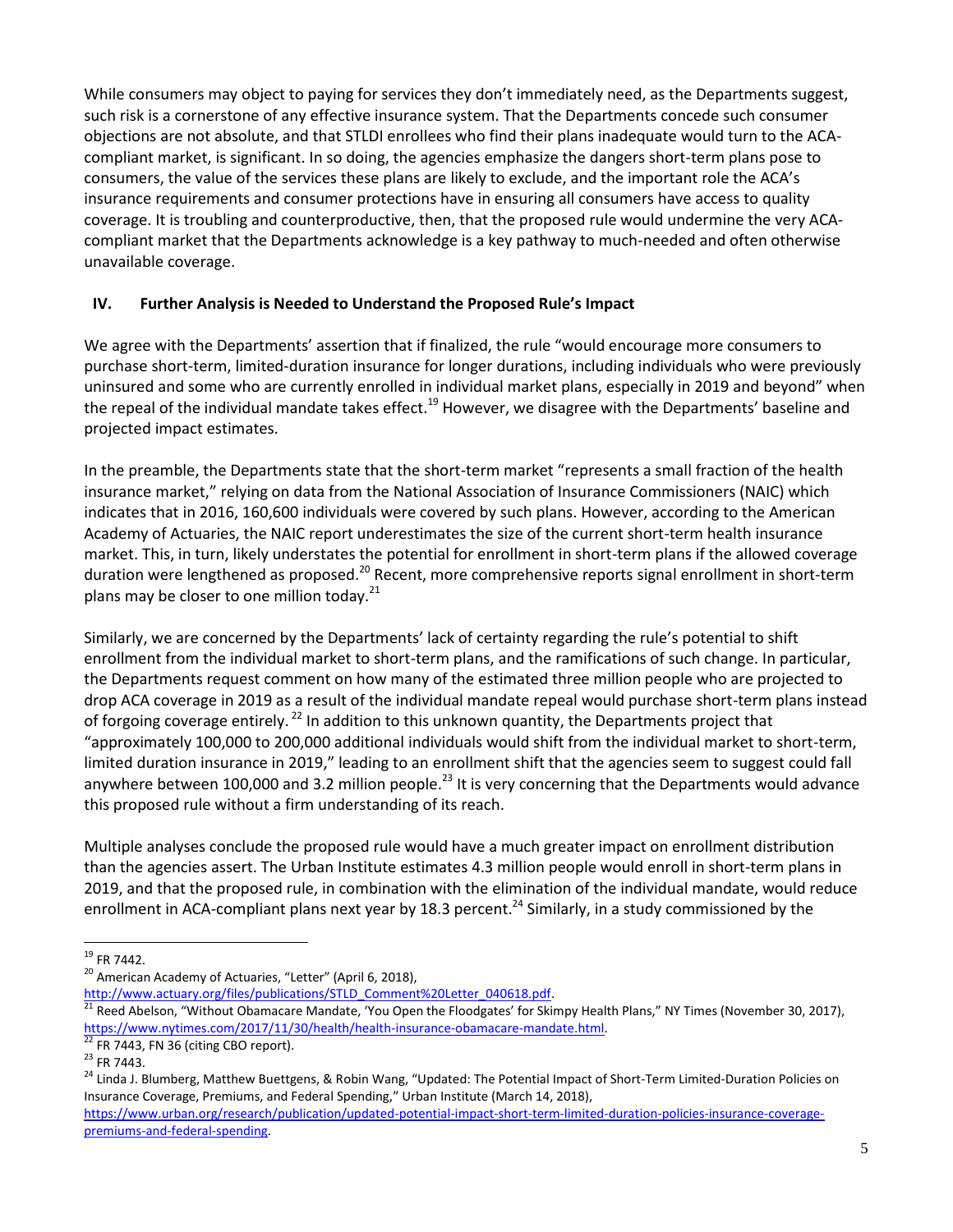Association for Community Affiliated Plans (ACAP), the Wakely Consulting Group modeled three different scenarios and found that over time, individual market enrollment would decrease by up to 26.3 percent.<sup>25</sup> Even Wakely's low-end estimates—which theorize enrollment in ACA non-group plans would initially decrease by between 400,000 and 790,000—indicate a much more dramatic impact on enrollment than the Departments put forth.<sup>26</sup>

The Departments also underestimate the impact this shift of young, healthy individuals to STLDI products would have on premiums in the ACA-compliant market. Their estimate—that premiums would increase between 0.3 to 0.9 percent in 2019—is far lower than other analysis, which predicts an immediate average premium increase of up to 1.7 percent, climbing to 6.6 percent over time.<sup>27</sup> The Departments do consider the cumulative effects of the proposed rule and the repeal of the individual mandate penalty. With respect to the latter, they assume a 10 percent premium increase next year, based on a Congressional Budget Office analysis.<sup>28</sup> However, even this combined maximum increase of 11 percent<sup>29</sup> is well below other estimates, which project increases as high as 22 percent in some states.<sup>30</sup>

We appreciate that the Departments concede there is "significant uncertainty" in their estimates and that it was "difficult to predict how consumers and issuers would react to the proposed policy changes."<sup>31</sup> However, that multiple analyses run counter to much of the Departments' data and projections suggests that the proposed rule—combined with the repeal of the individual mandate and other policy changes—would have a greater impact than the federal government estimates.

Given the proposed rule's potential impact on the health coverage of millions of Americans, we strongly encourage the Departments to further study and fully consider the effects of this proposed regulation on consumers and market stability before moving forward with the rulemaking process.

### **Specific Recommendations**

For the reasons discussed above, the proposed expansion of short-term plans is a troubling development in the effort to ensure the availability of affordable health coverage for older adults and people with pre-existing conditions. We encourage the Departments to abandon its proposed approach, in favor of policy solutions that prioritize the health and well-being of all Americans. However, in the event that the Departments do move forward, we respectfully submit the following recommendations for consideration.

#### **I. Short-term limited-duration plans should not be expanded to more than three months (§54.9801- 2 / §2590.701-2 / §144.103).**

Individual Market," Association for Community Affiliated Plans (last visited April 23, 2018), [http://www.communityplans.net/wp](http://www.communityplans.net/wp-content/uploads/2018/04/Wakely-Short-Term-Limited-Duration-Plans-Report.pdf)[content/uploads/2018/04/Wakely-Short-Term-Limited-Duration-Plans-Report.pdf.](http://www.communityplans.net/wp-content/uploads/2018/04/Wakely-Short-Term-Limited-Duration-Plans-Report.pdf) 

 $\overline{\phantom{a}}$ 

<sup>&</sup>lt;sup>25</sup> Wakely Consulting Group, "Effects of Short-Term Limited Duration Plans on the ACA-Compliant

 $\frac{26}{26}$  *Id.* <sup>27</sup> *Id.*

 $28$  Congressional Budget Office "Repealing the Individual Health Insurance Mandate:

An Updated Estimate" (November 2017), [https://www.cbo.gov/system/files/115th-congress-2017-2018/reports/53300](https://www.cbo.gov/system/files/115th-congress-2017-2018/reports/53300-individualmandate.pdf) [individualmandate.pdf.](https://www.cbo.gov/system/files/115th-congress-2017-2018/reports/53300-individualmandate.pdf)

<sup>29</sup> 11% is derived from the Departments estimate of a 10% premium increase due to the individual mandate repeal, and a maximum 0.9% premium increase due to the STLDI expansion.

<sup>&</sup>lt;sup>30</sup> Linda J. Blumberg, Matthew Buettgens, & Robin Wang, "Updated: The Potential Impact of Short-Term Limited-Duration Policies on Insurance Coverage, Premiums, and Federal Spending," Urban Institute (March 14, 2018),

[https://www.urban.org/research/publication/updated-potential-impact-short-term-limited-duration-policies-insurance-coverage](https://www.urban.org/research/publication/updated-potential-impact-short-term-limited-duration-policies-insurance-coverage-premiums-and-federal-spending)[premiums-and-federal-spending.](https://www.urban.org/research/publication/updated-potential-impact-short-term-limited-duration-policies-insurance-coverage-premiums-and-federal-spending)

 $31$  FR 7444.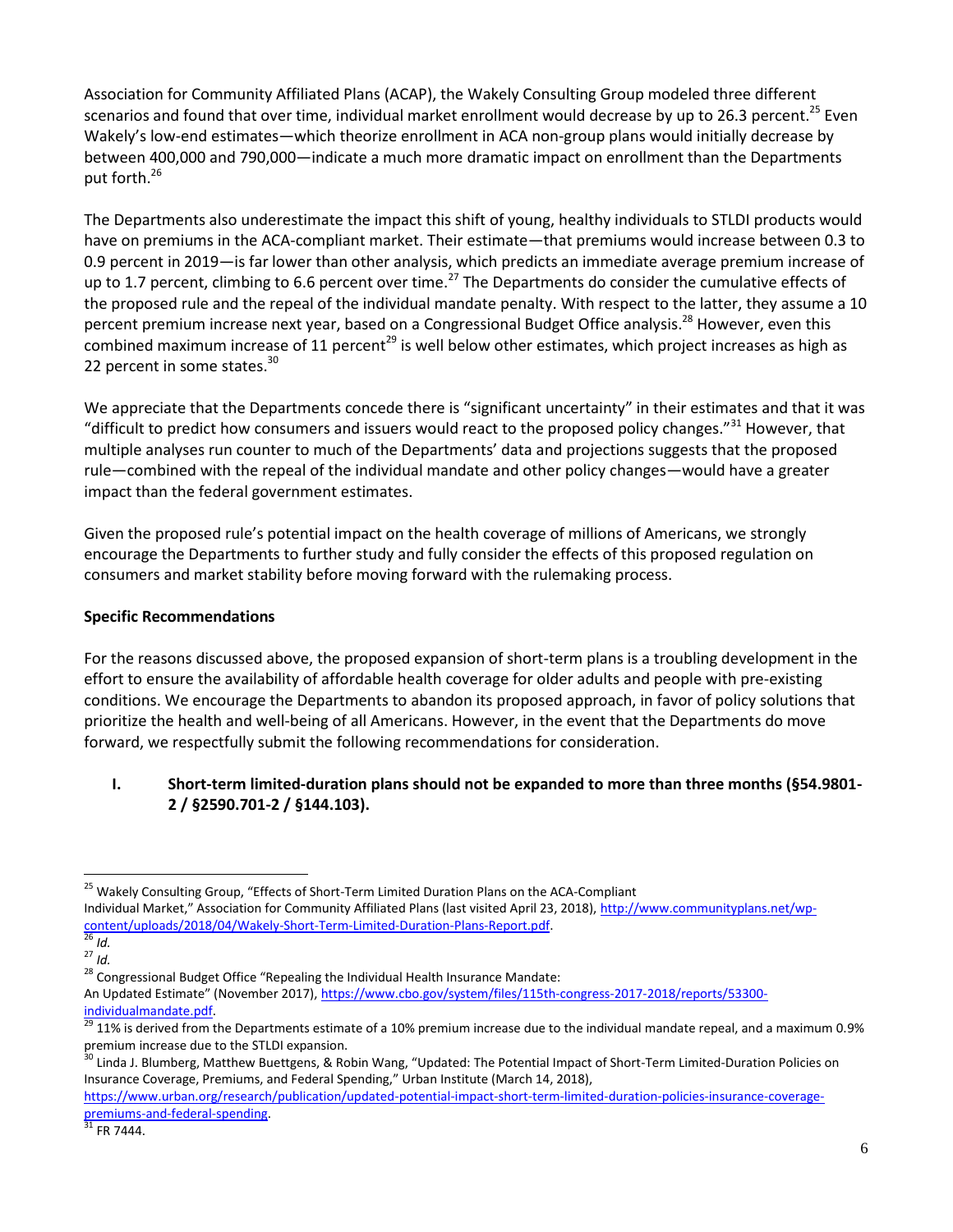Short-term plans are designed to fill temporary gaps in coverage and should not exceed three months in duration. Allowing extensions of these policies expands the period of time in which people may be underinsured, leaving consumers with inadequate coverage and at financial risk if they fall ill. Year-long shortterm plans would also create consumer confusion about whether the coverage is the same as that available through ACA-compliant one-year plans. Moreover, consumers could be left with uncovered bills and/or find themselves "uninsurable." Because short-term insurers can deny a new contract if the enrollee becomes sick or injured during the coverage term, consumers may unexpectedly find themselves without coverage—a serious event, but not one that triggers a special enrollment period. Accordingly, consumers who lose their STLDI coverage or find it inadequate would have to wait until the next annual open enrollment period to select an ACA-compliant plan. This would likely lead to significant coverage gaps and out-of-pocket costs.

Additionally, allowing short-term policies longer than three months undermines the risk pools in the individual market by encouraging healthy people to purchase short-term plans as an alternative to ACA-compliant coverage. This would drive up premiums in the individual market, making comprehensive coverage with preexisting condition protections less affordable for consumers, particularly those who are ineligible for premium tax credits. $32$ 

We strongly oppose the proposed changes to the regulation at §54.9801-2 / §2590.701-2 / §144.103. The existing definition limiting the duration of short-term limited-duration insurance to "less than 3 months" should remain, as should the language "taking into account any extensions that may be elected by the policyholder with or without the issuer's consent."

### **II. Consumer notices should be explicit, in multiple languages, about ACA requirements that do not apply to short-term plans (§54.9801-2 / §2590.701-2 / §144.103).**

We support efforts in the proposed rule to help consumers who purchase short-term, limited-duration policies understand the limitations of the coverage they are purchasing. Accurate notice is vital for consumers to appreciate the scope of coverage short-term plans offer, in particular that they are not comparable to or a replacement for ACA-compliant coverage. We support the proposed language clarifying that STLDI does not comply with federal requirements and that short-term plan enrollees might have to wait until an open enrollment period to access other, more comprehensive health insurance coverage.

However, we believe the notice could be more easily understood and culturally competent, in part by being available in multiple languages. As the preamble notes, allowing short-term plans to provide coverage for just under one year will make it more difficult for consumers to distinguish between short-term plans and ACA plans. Accordingly, the notice should clarify how short-term plans differ from ACA plans. We recommend listing specific examples of ACA protections that do not apply to short-term coverage, including protections for preexisting conditions and access to the essential health benefits. The draft notice language should also more clearly explain that loss of eligibility or coverage in a short-term plan does not trigger a special enrollment period that would allow a consumer to seamlessly purchase an ACA-compliant plan.

The Departments should adjust the proposed notices at §54.9801-2 / §2590.701-2 / §144.103 to the following language:

*THIS COVERAGE IS NOT REQUIRED TO COMPLY WITH FEDERAL REQUIREMENTS FOR HEALTH INSURANCE, PRINCIPALLY THOSE CONTAINED IN THE AFFORDABLE CARE ACT, SUCH AS COVERAGE OF PRE-EXISTING CONDITIONS AND OTHER ESSENTIAL HEALTH BENEFITS. BE SURE TO CHECK* 

l

 $32$  American Academy of Actuaries, "Letter" (November 7, 2017), [\(http://www.actuary.org/files/publications/Executive\\_Order\\_Academy\\_Comments\\_110717.pdf.](http://www.actuary.org/files/publications/Executive_Order_Academy_Comments_110717.pdf)